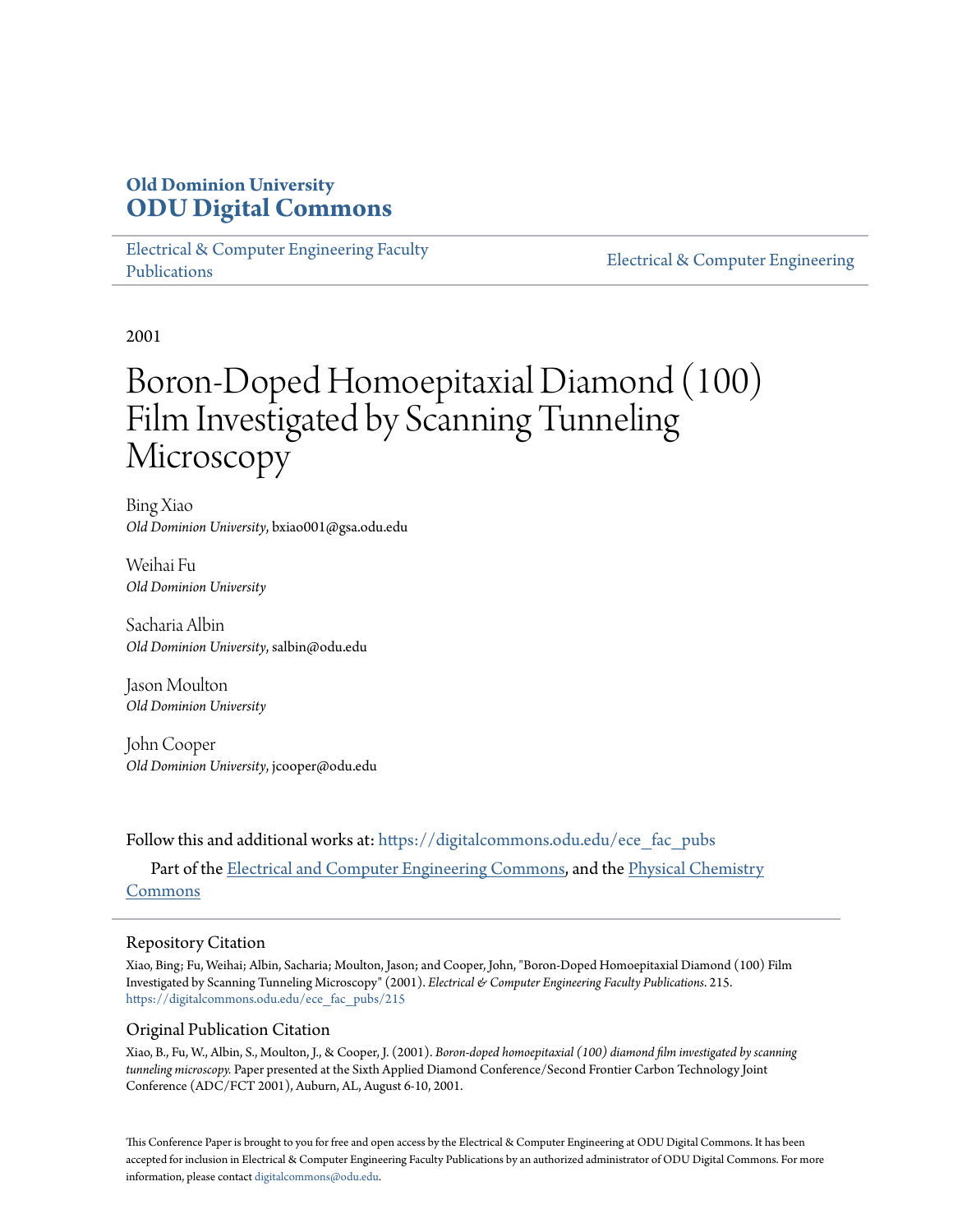# **BORON-DOPED HOMOEPITAXIAL DIAMOND (100) FILM INVESTIGATED BY SCANNING TUNNELING MICROSCOPY**

**Bing Xiao, Weihai Fu, and Sacharia Albin\***  Microelectronics Laboratory Department of Electrical and Computer Engineering Old Dominion University, Norfolk, VA 23529, USA

**Jason Moulton, and John Cooper**  Department of Chemistry and Biochemistry Old Dominion University, Norfolk, VA 23529, USA

## **ABSTRACT**

Conducting epitaxial diamond films of high quality are essential for many diamond studies and diamond electronic device fabrication. We have grown boron-doped epitaxial diamond films on type Ila natural diamond (100) substrates by microwave plasma chemical vapor deposition. A gas mixture of **Hi/CH**4 was used. Boron doping was done by placing solid sources of pure boron in the microwave plasma. Homoepitaxial films with atomic smoothness were achieved under the following growth conditions: substrate temperature 900 °C, gas pressure 40 Torr, and gas flow rates of H<sub>2</sub>/CH<sub>4</sub> = 900/7.2 sccm. The growth rate was 0.87 µm/hr. Surfaces of the homoepitaxial films were studied by scanning tunneling microscopy **(STM). STM** images show smooth and continuous surface with ripple-like features on micrometer scale. On nanometer scale, alternating terraces of  $2\times1$  and  $1\times2$  dimerization were clearly observed.

**Keywords:** diamond thin film, homoepitaxy, scanning tunneling microscopy **(STM).** 

# **INTRODUCTION**

Boron-doped homoepitaxial films are commonly used for the study of various properties of diamond thin films, such as surface structures (refs. 1 to 3), electrical or electronic characteristics (refs. 4 to 6), and electrochemical behavior (refs. 7 and 8). In addition, such films are used in many diamond electronic devices (refs. 9 and 10). For epitaxial growth of diamond, microwave plasma chemical vapor deposition **(MPCVD)** has been widely used and studied (refs. 1 to 6, 9). A lot of work has been done on surface morphology and structures of polycrystalline (refs. 11 and 12) or single-crystalline (refs. 1 to 3, 13) **CVD** diamond thin films, which show strong dependence on growth conditions. In these studies, images from optical microscopy and scanning electron microscopy **(SEM)** are usually used to show surface morphology on micron or sub-micron scale, while scanning tunneling microscope **(STM)** and atomic force microscope **(AFM)** are used to observe the surface from micron level to atomic level.

In this study, **STM** was utilized to investigate the surface morphology of boron-doped homoepitaxial diamond (100) films on both micron and nanometer scale.

### **EXPERIMENTS**

Type IIa (100)-oriented natural diamond substrates  $(3 \times 3 \times 0.25 \text{ mm}^3)$  were used in this study. Diamond substrates were degreased in acetone and ethanol, then cleaned in a 1:1 solution of  $HN\bullet_3$  and HF, and in a 1:3 solution of  $HN<sub>3</sub>$  and HCl. They were finally rinsed with deionized water and mounted in a shallow dip on a Si wafer which was used as the sample holder.

Diamond epitaxial growth was carried out in the 6-inch cylindrical chamber of a MPCVD system (ASTeX). Hydrogen and methane were used as reactant gases. The gas flow rates of **H**2 and **CH**4 were 900 and 7.2 seem,

<sup>\*</sup>Author to whom all correspondence should be addressed; email: salbin@odu.edu, fax: (757)683-3220, phone: (757)683-4967.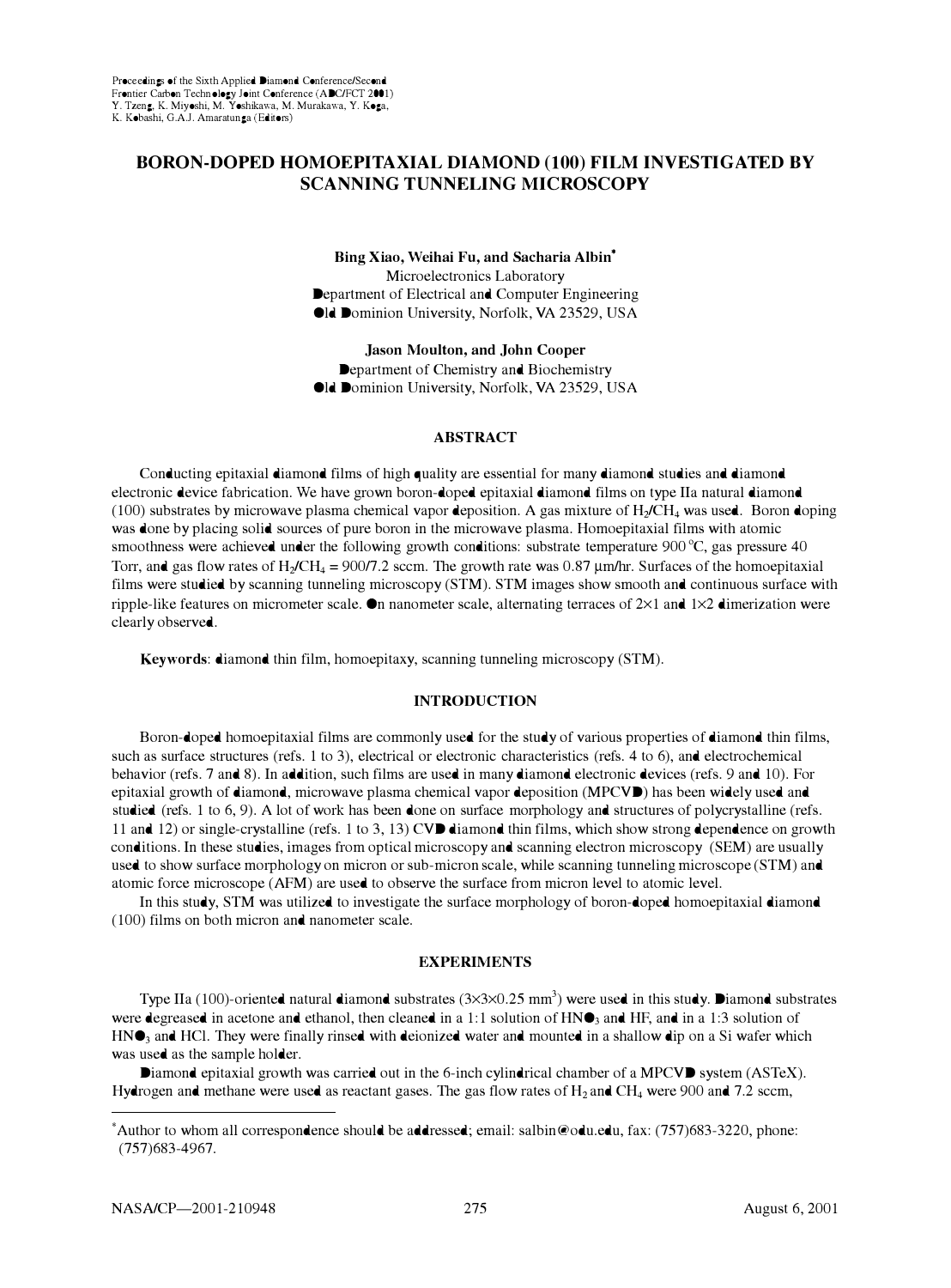respectively. The diamond substrate mounted on the Si sample holder was placed on a graphite heater in the CVD chamber. The heater temperature was controllable during the whole CVD process. The gas pressure was maintained at 40 Torr during the diamond growth.

The CVD chamber was first pumped down to a base pressure below  $10<sup>-4</sup>$  Torr. Then diamond substrate was heated up in vacuum. When graphite heater reached 900 **°C,** hydrogen was introduced into the chamber and hydrogen plasma was ignited by a 2.45 **GHz** microwave input with a power of 1000 **W.** After the sample was treated in the hydrogen plasma for 5 min, **CH4** was introduced into the chamber to begin diamond growth. The growth time was 1 hr. Boron doping was done by placing four small pure boron pieces around the diamond substrate. Microwave power and **CH4** flow were turned off to stop diamond growth, and the sample was cooled down to 600 **°C** in **H2.** At 600 **°C,** hydrogen plasma was started again to treat the diamond surface for another 5 min. Finally, the diamond sample was cooled down to room temperature in **H2** gas ambient.





**Figure 1. Height mode STM images of diamond (100) surfaces: (a) surface before CVD growth; (b) and (c) surface of the boron-doped homoepitaxial film.**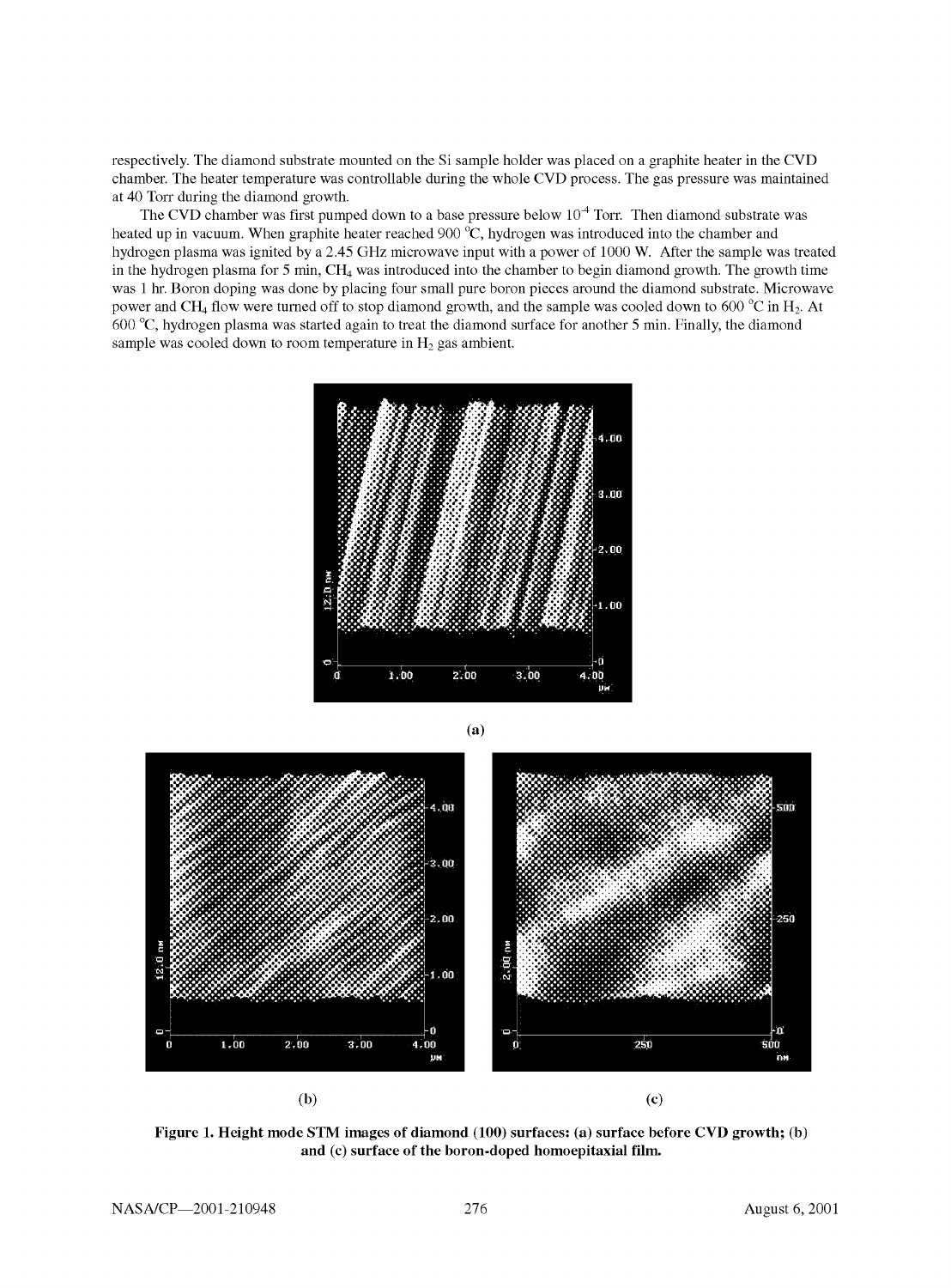

**Figure 2. STM images of the homoepitaxial diamond (100) film showing 2Xl surface reconstruction. (a) A large-area height mode image shows alternating terraces of 2Xl and 1X2 dimerization. (b) Current mode image shows that individual dimers are resolved.** 

Diamond samples were investigated in air by a commercial **STM** system (NanoScope III). Mechanically cut Pt-Ir or ac-etched tungsten tips were used to probe the diamond surface. For scanning range on micrometer scale, height mode operation was applied while images with atomic resolution were obtained in both height mode and current mode.

### **RESULTS AND DISCUSSIONS**

The homoepitaxial growth rate of  $0.87 \mu m/hr$  was calculated from the sample weight increase after CVD deposition. After the sample was boiled in **H2S04** or **HN03,** the surface of the epitaxial film still had a relatively high conductivity of approximately  $\sim 10^{-1} \Omega$  cm. This result demonstrate that the electrical conduction was created by boron doping, not by the surface hydrogenation since the high-conductivity layer near the surface, induced by hydrogen incorporated in the surface region, can be removed by oxidation of the surface using strong acid solutions such as  $H_2SO_4$  and  $HNO_3$  (ref. 6).

Figure l(b) and l(c) are **STM** images showing the surface of the deposited diamond (100) film on micron and sub-micron scale. For comparison, Figure l(a) shows the **STM** image of the polished diamond surface prior to epitaxial growth. The diamond substrate was treated in hydrogen plasma for 5 min to obtain surface conduction needed for **STM** imaging. As shown in Figure l(a), the parallel-groove pattern is considered to be formed during the surface polish process (ref. 14), and the surface roughness is 0.583 nm<sub>ms</sub> and 4.509 nm<sub>pp</sub>. After homoepitaxial growth, the parallel-groove pattern is still visible but smaller groove depths make a smoother surface with a roughness of 0.384 nm<sub>rms</sub> and 2.781 nm<sub>rp</sub> (Figure 1(b)). In Figure 1(c), the long-range height variation is also due to the parallel-groove pattern and the surface appears consisting of nano-scale features which are believed to be the terraces formed during the diamond deposition (ref. 15). The surface roughness in this  $500\times500$  nm<sup>2</sup> area is 0.096  $nm_{rms}$  and 0.893  $nm_{pp}$ . It is expected that the surface height variation could be further reduced with a longer annealing time in hydrogen plasma and a thicker film grown for longer time.

The atomic-resolution STM pictures are shown in Figure 2. Terraces with alternating  $2\times1$  and  $1\times2$  dimerization are clearly displayed and individual dimers are also resolved. This kind of surface structure, i.e. double-domain surface, is considered to be created by two-dimensional nucleation (ref. 15). The average terrace width is ~4 nm while adjacent terraces are separated by a single-layer step.

#### **SUMMARY**

Boron-doped homoepitaxial diamond (100) films have been grown on type Ila natural diamond substrates. The surface morphology was observed using STM. Compared with the diamond surface before CVD growth, the